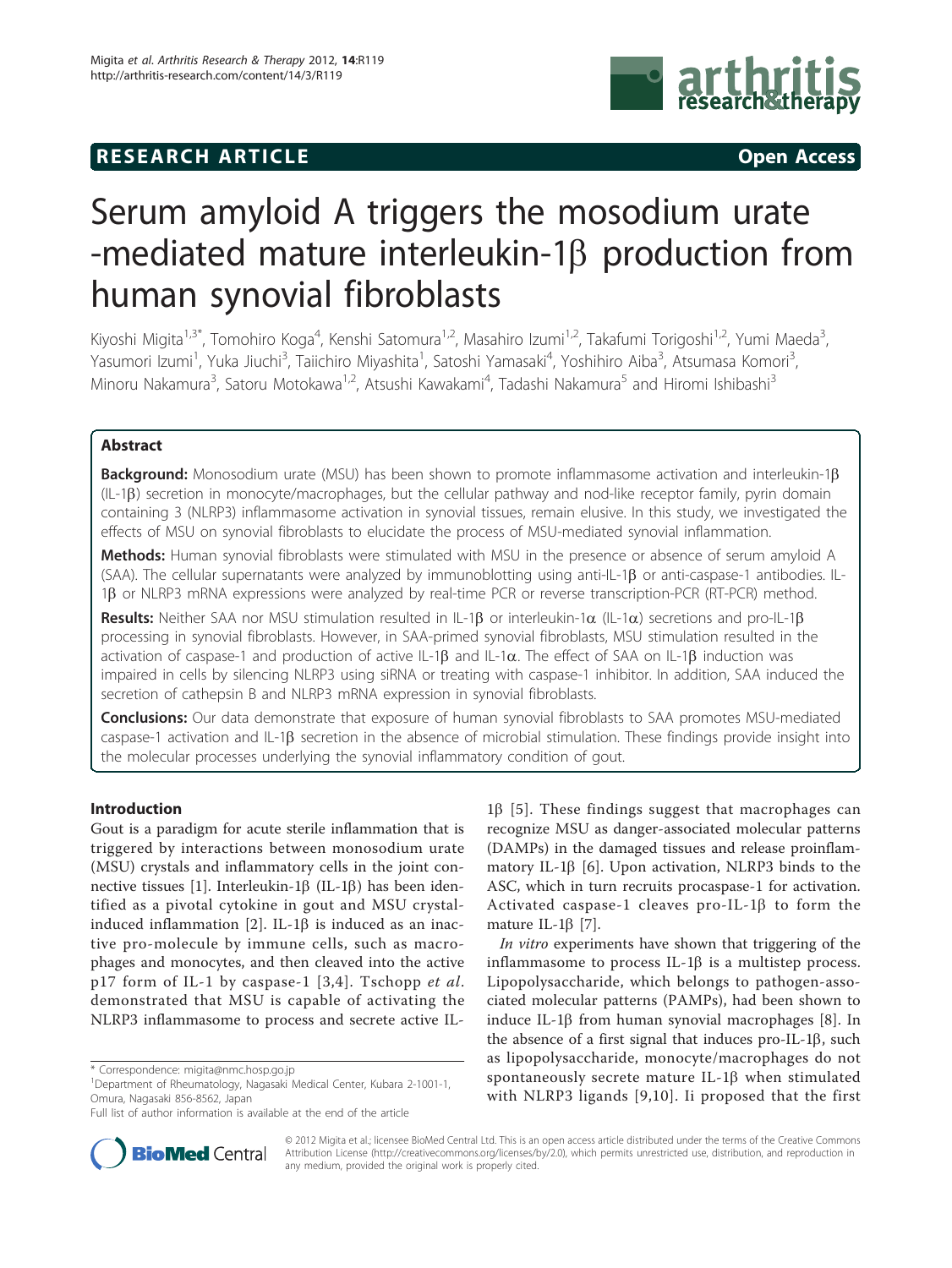signal modulates the threshold of NLRP3 and the second signal activates NLRP3 inflammasome and causes subsequent caspase-1 activation and IL-1 $\beta$  processing [[11](#page-6-0),[12\]](#page-6-0). Recent investigations demonstrated that IL-1 $\beta$ and IL-1 receptor are key players in MSU-mediated acute inflammation [[13](#page-6-0),[14](#page-6-0)]. However, the steps that associate cellular activity with MSU crystals that induce inflammasome activation in gouty arthritis are not completely understood.

Serum amyloid A (SAA) is an acute-phase protein present in serum. SAA is also known to possess proinflammatory properties and to mediate inflammatory disease pathogenesis [[15](#page-6-0),[16\]](#page-7-0). It has recently been demonstrated that  $\beta$ -amyloid fibrils in Alzheimer's disease signal through the NLRP3 inflammasome and drive caspase-1-dependent cleavage of IL-1 $\beta$  [[17\]](#page-7-0). Furthermore, SAA has been shown to induce the expression of IL-1 $\beta$  and activate the NLRP3 inflammasome via a cathepsin B- and  $P2X_7$ -dependent manner [[18\]](#page-7-0). In this study, we investigated the MSU-mediated NLRP3 activation process using synovial fibroblasts isolated from human synovium and adjuvant activity induced by SAA.

## Materials and methods

## Reagents

Recombinant human SAA was purchased from Peprotech (Rocky Hills, NJ, USA). According to the manufacturer, the endotoxin level of the product is 0.1 ng/mg protein. MSU crystals were purchased from Alexis (Lausen, Switzerland). Polyclonal anti-IL-1 $\beta$ , pro-IL-1 $\beta$  and anti-cleaved caspase-1 (D57A2) antibodies were purchased from Cell Signaling Technology (Beverly, MA, USA). Anti-caspase-1 polyclonal antibodies (sc-622) were purchased from Santa Cruz Biotechnology (Santa Cruz, CA, USA). Anti-NLRP3 antibodies were obtained from Abcam (Cambridge, UK). Anti-cathepsin B antibodies and caspase-1 inhibitor (z-YVAD-FMK) were obtained from Calbiochem (San Diego, CA, USA)

## Preparation of synovial fibroblasts

Synovial tissues were obtained from patients with rheumatoid arthritis at the time of total joint replacement. Synovial fibroblasts were isolated from the synovial tissues by enzymatic digestion. The study was approved by the Ethics Committees Nagasaki Medical Center and informed consent was obtained from each of the individuals. Synovial fibroblasts were used from passages 4 through 6 during which time they are a homogeneous population of cells (<1% CD 45 positive).

## Measurement of cytokine secretion and immunoblot analysis

Synovial fibrablasts  $(5 \times 10^4)$  were seeded in 24-well plates containing RPMI1640 supplemented with 10% heat-inactivated FBS and stimulated with MSU for 24 hours. In some experiments, synovial fibrablasts were pre-treated with SAA for 12 hours before stimulation. Cell-free supernatants were collected by centrifugation at 400 g for five minutes and assayed for IL-1 $\beta$  or IL-1a with enzyme-linked immunosorbent assay (ELISA) kits (R&D Systems, Minneapolis, MN, USA) without the steps for concentrations or precipitations. The same supernatants were also subjected to 12% SDS-PAGE, followed by immunoblotting with Abs for human IL-1b (dilution 1:400), caspase-1 (dilution 1:500), and cathepsin B (dilution 1:500) with an ECL Western blotting kit (Amersham, Little Chalfont, UK). Endotoxin was measured by chromogenic limulus test (Toxicolor LS-50M Kit, SEIKAGAKU CORPORA-TION, Tokyo, Japan).

## Small interfering RNA experiments

Synovial fibroblasts were transfected with 100 nM nontargeting control small interfering RNA (siRNA; AllStars Negative Control siRNA; Qiagen, Hilden, Germany) or with 50 nM two NLRP3 siRNAs (CIAS1\_6 and CIAS1\_9; Qiagen), combined with the HiPerFect Transfection Reagent (Qiagen) under serum-free condition, as instructed by the manufacturer. The medium was subsequently replaced, pretreated with SAA for 12 h and stimulated with another 24 h with MSU with medium containing 10% FBS. The cell-culture medium was collected for IL-1 $\beta$  ELISA analysis. In some experiments cells were harvested for total RNA purification after SAA pretreatment and analyzed by semi-quantitative RT-PCR (NLRP3), as described below.

#### Reverse transcription-polymerase chain reaction (RT-PCR)

Total RNA was extracted from synovial fibroblasts using the RNeasy total RNA isolation protocol (Qiagen, Crauley, UK) according to the manufacturer's protocol. Firststrand cDNA was synthesized from 1 μg of total cellular RNA using an RNA PCR kit (Takara Bio Inc., Otsu, Japan) with random primers. Thereafter, cDNA was amplified using specific primers respectively. The specific primers used were as follows:

NLRP3: forward primer 5'- AAAGAGATGAGCC-GAAGTGGG -3' reverse primer 5'- TCAATGCTGTCTTCCTGGCA -3' b-actin; forward primer 5'-GTGGGGCGCCCCAGGCACCA-3' reverse primer 5'-CTCCTTAATGTCACGCACGATTTC-3'.

The product sizes were 79 bp for NLRP3 and 234 bp for  $\beta$ -actin. The thermocycling conditions (35 cycles) 94°C for 60 s and 62°C for 60 s, and 72°C for 60 s.

The amplification of the IL-1- $\beta$  transcripts was also accomplished on a Light Cycler (Roche Diagnostics, Mannheim, Germany) using specific primers. The housekeeping gene fragment of glyceraldehydes-3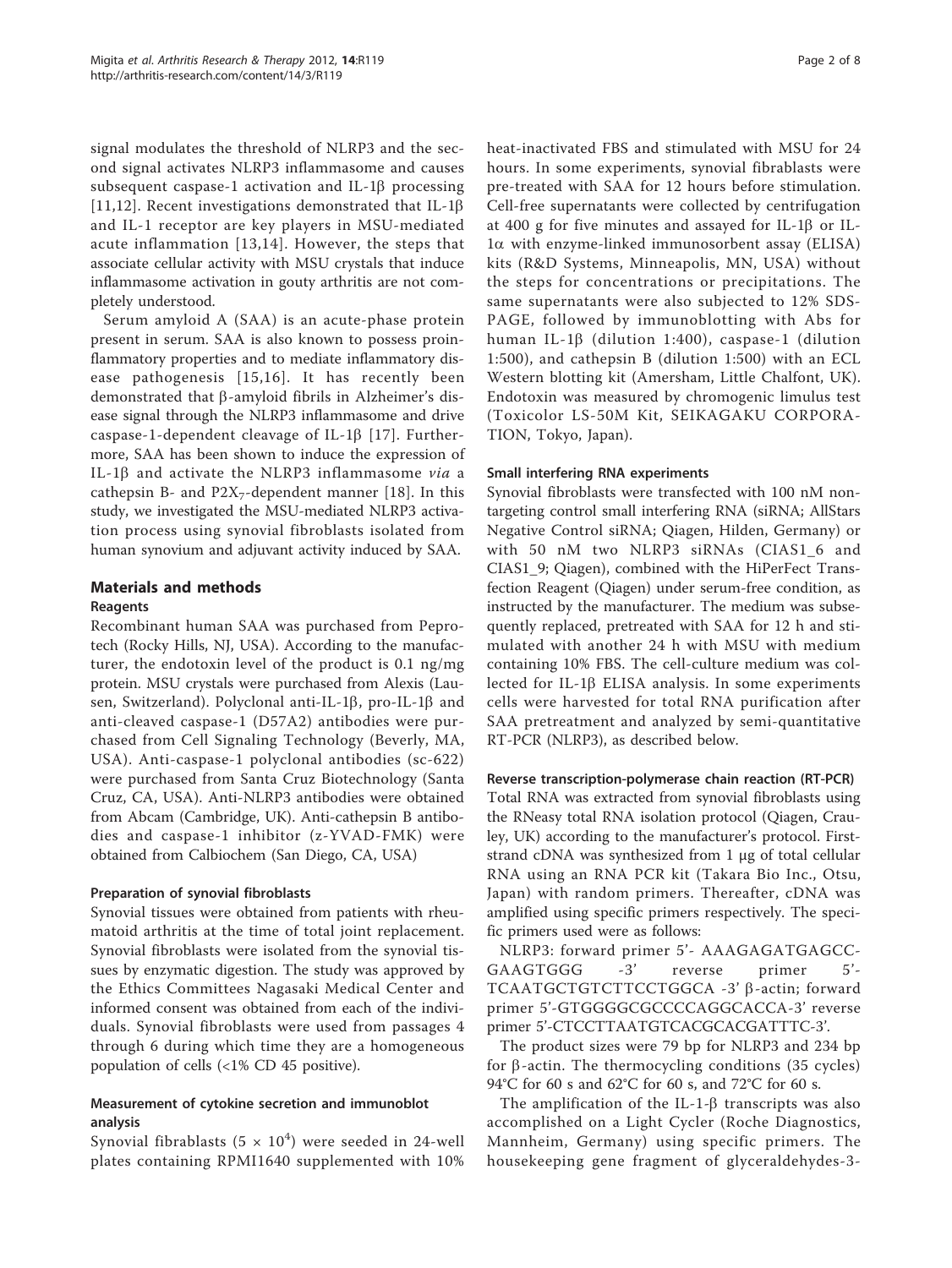phosphates dehydrogenase (GAPDH) was used for verification of equal loading.

#### Cell lysis and immunoblot

Synovial fibroblasts were stimulated with SAA with the indicated concentrations of SAA for 24 h. Cells were washed by ice-cold PBS and lysed with a lysis buffer (1% Nonidet P 40, 50 mM Tris, pH 7.5, 100 mM NaCl, 50 mM NaF, 5 mM EDTA, 20 mM  $\beta$ -glycerophosphate, 1.0 mM sodium orthovanadate, 10 μg/mL aprotinin and 10 μg/mL leupeptin) for 20 minutes at 4°C. Insoluble material was removed by centrifugation at  $15,000 \times g$ for 15 minutes at 4°C. The supernatant was saved and the protein concentration was determined using the Bio-Rad protein assay kit (Bio Rad, Hercules, CA, USA). An identical amount of protein (50 μg) for each lysate was subjected to 10% SDS-polyacrylamide gel electrophoresis, and then transferred to a nitrocellulose membrane. Immunoblot analysis using anti-NLRP3, pro-IL-b and  $\beta$ -acitin antibodies was performed with an ECL Western blotting kit (GE Healthcare, BUCKS, UK). In brief, the membrane was probed with primary antibodies and washed and incubated with donkey anti-rabbit secondary antibody conjugated with horseradish peroxidase (1:10,000 diluation; GE Healthcare). After being washed, the membrane was reacted with an ECL advance Western blot detection kit (GE Healthcare). Protein bands were visualized using a lumino-image analyzer (LAS3000; Fujifilm, Toyo, Japan).

#### Statistical analysis

Differences between groups were examined for statistical significance using Wilcoxon-Mann-Whitney U test. P- values less than 0.05 were considered statistically significance.

#### Results

## SAA priming induces mature IL-1 $\beta$  secretion from MSUtreated synoval fibroblasts

SAA has been shown to induce the expression of various proinflammatory cytokines in inflammatory cells. First, we examined whether SAA induces IL-1 $\beta$  secretion from synovial fibroblasts. As shown in Figure 1, SAA is a potent inducer of pro-IL-1 $\beta$  mRNA expression in synovial fibroblasts. However, SAA alone did not induce the secretion of IL-1 $\beta$ , suggesting that SAA alone is not able to provide the signal for the proteolytic cleavage of pro-IL-1 $\beta$  and secretion of mature IL-1 $\beta$ (Figure [2A\)](#page-3-0). In contrast, priming of synovial fibroblasts with SAA resulted in the induction of IL-1 $\beta$  secretion when these cells were subsequently stimulated with MSU (Figure [2A](#page-3-0)). Immunoblot analysis also indicated that in addition to pro-IL-1 $\beta$  (31 kDa), cleaved mature IL-1 $\beta$  (17 kDa) was also induced by MSU in SAAprimed synovial fibroblasts (Figure [2B\)](#page-3-0).

## Endotoxin contamination dose not contribute to the IL-1b induction by SAA/MSA

We next determined whether the induction of IL-1 $\beta$  is a direct effect of SAA or results from contaminating LPS in the SAA preparation. LPS priming induce the IL-1 $\beta$ secretion following MSU stimulation from synovial fibroblasts; however, its IL-1 $\beta$ -inducing ability was lower compared to those of SAA-priming (Figure [3A\)](#page-4-0). Given that most proteins are heat-labile, whereas LPS is heatresistant, we examined the ability of heat-treated SAA

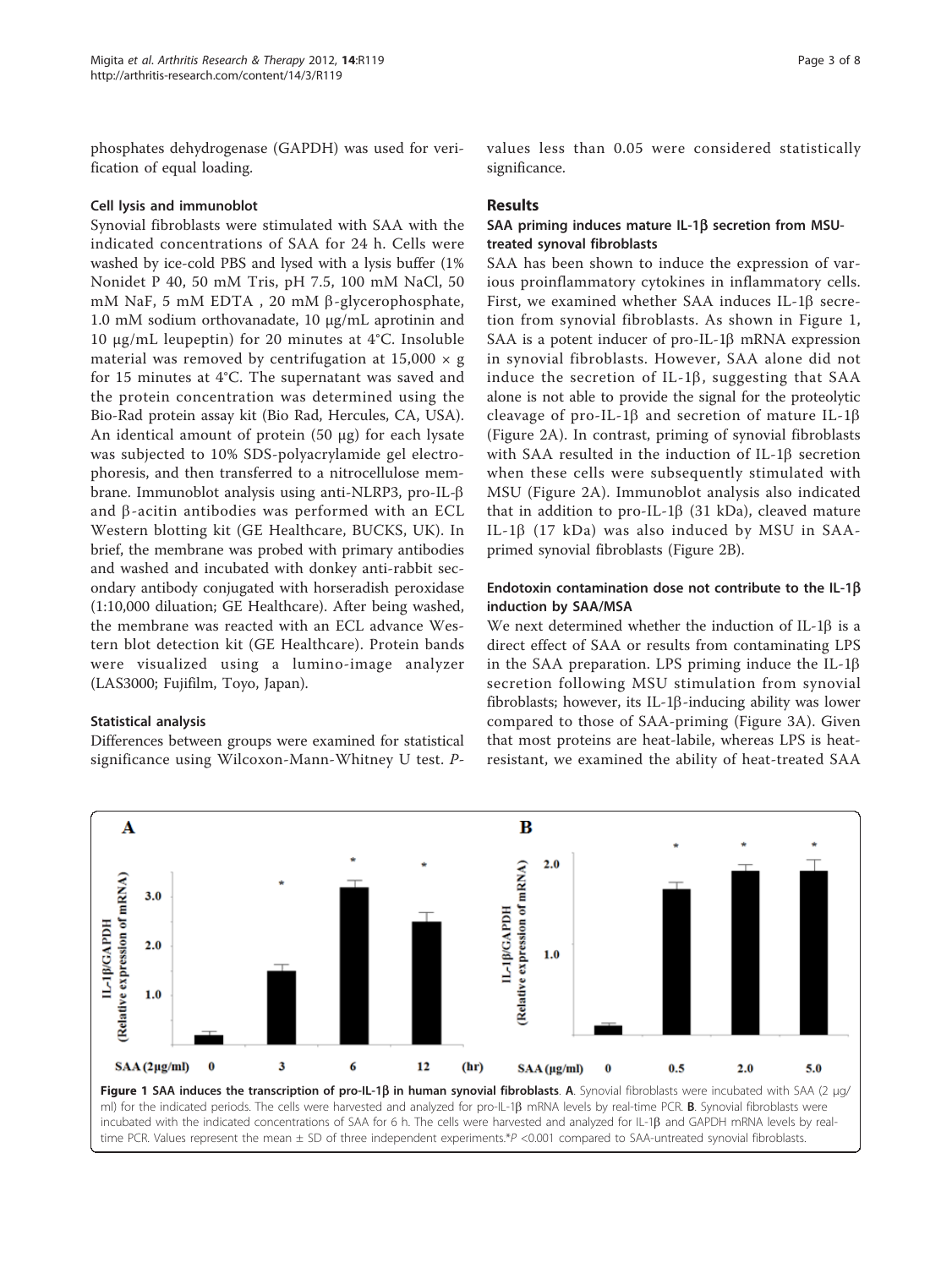<span id="page-3-0"></span>

(1 μg/ml) and LPS (500 pg/ml) to stimulate IL-1β secretion from synovial fibroblasts. As shown in Figure [3B](#page-4-0), after heating 100°C for 30 minutes, LPS retained its ability to induced MSU-stimulated IL-1 $\beta$  production. In contrast, SAA exposed to 100°C for 30 minutes could not stimulate IL-1 $\beta$  secretion completely as described previously [[19\]](#page-7-0). The endotoxin detected by limulus test was extremely high in LPS-primed synovial fibroblastsconditioned media, whereas, endotoxin was not detected SAA-primed synovial fibroblast-conditioned media (Figure [3B](#page-4-0)). These results indicate that the trace amount of LPS in the SAA preparation cannot account for the IL-1b secretion from SAA/MSU-stimulated synovial fibroblasts.

## SAA/MSU-induced IL-1β processing is dependent on caspase-1

Previous investigations demonstrated that the inflammatory caspases are cleaved and released along with active IL-1 $\beta$  after activation of the inflammasome [\[20](#page-7-0)]. Consistent with these findings, SAA/MSU stimulation activated caspase-1 in synovial fibroblasts (Figure [4A](#page-4-0)). The caspase-1 dependency for the pro-IL-1 $\beta$  processing was confirmed by addition of the caspase-1 inhibitor z-YVAD-fmk, which completely blocked SAA/MSUinduced IL-1 $\beta$  processing (Figure [4B\)](#page-4-0).

## SAA induces NLRP3 expression and cathepsin B release in synovial fibroblasts

The induction of NLRP3 expression is important for inflammasome activation [\[21](#page-7-0)]. Therefore, we examined the effects of SAA on NLRP3 expression in synovial fibroblasts. As shown in Figure [5A,](#page-5-0) a rapid increase in NLRP3 mRNA expression was observed in SAA-stimulated synovial fibroblasts. Also, we analyzed the protein expressions of pro-IL-1 $\beta$  and NLRP3 using the lysates of SAA-stimulated synovial fibroblasts. Immunoblot analysis revealed the protein expressions of pro-IL-1b and NLRP3 were increased by SAA stimulation (Figure [5B](#page-5-0)). To elucidate the role of NLRP3 in SAA/MSUinduced IL-1 $\beta$  induction, NLRP3 was silenced in synovial fibroblasts using a combination of two small interfering RNAs (siRNA). The siRNA treatments prevented SAA-induced NLRP3 mRNA expression (Figure [5C](#page-5-0)). Silencing the NLRP3 gene reduced SAA/ MSU-induced IL-1b secretion, while no inhibition of IL-1 $\beta$  secretion was observed in synovial fibroblasts transfected with negative control siRNA (Figure [5D\)](#page-5-0). Inflammasome activation has been associated with the release of cathepsin B from the cells [\[22](#page-7-0),[23\]](#page-7-0). Therefore, we examined the cell-free culture media for the presence of cathepsin B. As shown in Figure [6,](#page-5-0) significant secretion of cathepsin B was observed in SAA/MSUstimulated synovial fibroblasts, as well as SAA-primed synovial fibroblasts.

## SAA priming induces IL-1a secretion from MSU-treated synoval fibroblasts

More recently, IL-1 $\alpha$  secretion was demonstrated to be required the presence of IL-1 $\beta$ , in which IL-1 $\beta$  directly binds IL-1 $\alpha$  as a shuttle [\[24\]](#page-7-0). Therefore, we examined whether  $SAA/MSU$  stimulation induces IL-1 $\alpha$  secretion from rheumatoid synovial fibroblasts. Although neither SAA nor MSU induces IL-1a secretion, SAA priming induces the IL-1 $\alpha$  secretion from MSU-stimulated synovial fibroblasts parallel to IL-1 $\beta$  secretion (Figure [7\)](#page-6-0).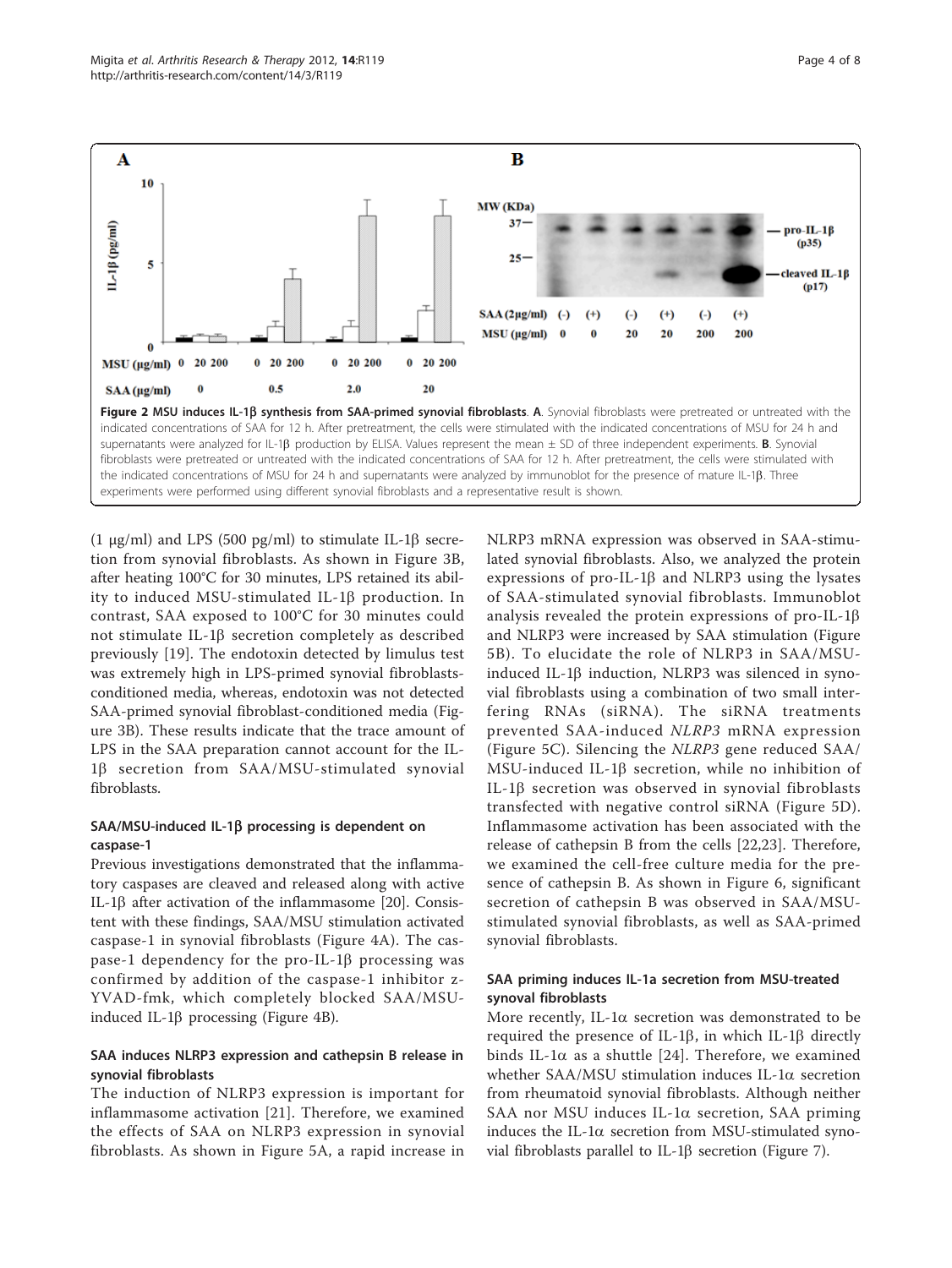Gout is a form of inflammatory arthritis caused by formation of MSU crystals in the synovial tissues of joints [[1](#page-6-0)]. IL-1 $\beta$  has been identified as a pivotal cytokine in gout and MSU crystal-induced inflammation [[25\]](#page-7-0). Recent studies suggested that MSU-mediated NLRP3 inflammasome activation and subsequent IL-1 $\beta$  production in macrophages as key events in initiation of gout [[2](#page-6-0)]. The aim of this study was to determine whether MSU-mediated inflammasome activation could be induced in non-myeloid synovial fibroblasts. A variety of structurally diverse molecules, including ATP, bacterial toxins, crystals, and amyloid proteins, are known to activate the NLRP3 inflammasome leading to IL-1 $\beta$  secretion [[26\]](#page-7-0). Here we found that SAA, which is endogenously induced as an acute phase reactant, in the abortive IL-1 $\beta$  induction. These data implicate a casual role of SAA in the pathogenesis of MSUmediated inflammasome activation as well as acute inflammation seen in gouty arthritis.

IL-1 $\beta$  requires cleavage via caspase-1 for proper secretion, which is facilitated as a consequence of inflammasome assembly and activation [\[26](#page-7-0)]. The NLRP3 inflammasome has emerged as a critical sensor for a number of endogenous mediators, including MSU, that are capable of promoting IL-1 $\beta$  secretion [\[25](#page-7-0)]. However, our study demonstrated that MSU alone did not induce caspase-1 activation or IL-1 $\beta$  secretion in human synovial fibroblasts. Because of its  $pro-IL-1\beta$  inducing effect, SAA-priming of synovial fibroblasts could be essential for MSU-induced IL-1 $\beta$  secretion. Our data also suggest that SAA-induced NLRP3 mRNA expression and cathepsin B secretion may contribute to MSU-mediated

Several lines of evidence indicate that toll-like receptor (TLR) ligands can elicit inflammasome activation [[27](#page-7-0)].

<span id="page-4-0"></span>



## **Discussion**

sensed the MSU-mediated caspase-1 activation and pro-NLRP3 activation. IL-1b processing. The NLRP3 inflammasome pathway should be pivotal in this  $SAA/MSU$ -mediated IL-1 $\beta$ induction, since silencing NLRP3 using siRNA resulted A B MW (KDa)  $37 Pro-II-1\beta$ caspase-1  $(p35)$  $(n45)$  $25 IL-1\beta$  $(p17)$ Cleaved-caspase-1  $(p20)$  $SAA(2\mu g/ml)$  $(-)$   $(-)$   $(+)$  $^{(+)}$  $<sup>(+)</sup>$ </sup>  $SAA(2\mu g/ml)$  $\left( -\right)$  $(+)$  $\left( -\right)$  $^{(+)}$ MSU (200μg/ml)  $(-)$   $(+)$   $(-)$  $(+)$   $(+)$ **MSU** (200ug/ml)  $\left( -\right)$  $(-)$  $^{(+)}$  $(+)$  $\text{Z-YVAD-fmk}\left(10\mu\text{M}\right)\quad \textbf{( - ) }\quad \textbf{( - ) }\quad \textbf{( - ) }\quad \textbf{( - ) }\quad \textbf{( + )}$ Figure 4 SAA/MSU-induced IL-1 $\beta$  processing is dependent on caspase-1. A. Synovial fibroblasts were untreated or pretreated with SAA (2

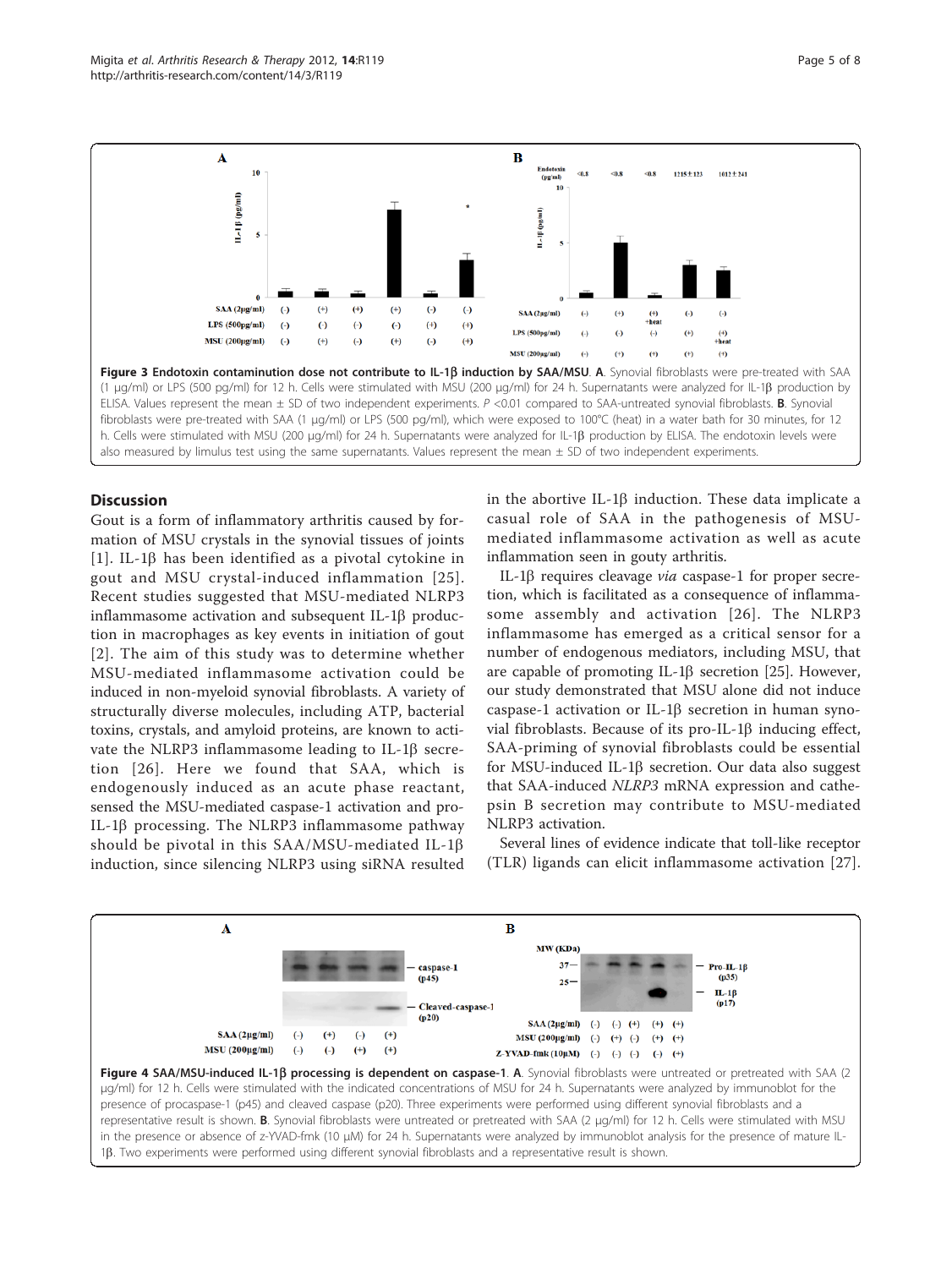<span id="page-5-0"></span>

fibroblasts were stimulated with the indicated concentrations of SAA for 24 h. Cellular lysates were subjected to Western blotting using specific antibodies against NLRP3, pro-IL-1 $\beta$  and  $\beta$ -actin (internal control). Three experiments were performed and a representative result is shown.  $C$ . Synovial fibroblasts were transfected with non-targeting control siRNA or NLRP3 siRNA for 22 h and subsequently stimulated with SAA (2 μg/ml) for 12 h. The cells were analyzed for NLRP3 mRNA by RT-PCR. Three experiments were performed using different synovial fibroblasts and a representative result is shown. D. The transfected cells as described in C were pretreated with SAA (2 μg/ml) for 12 h and subsequently stimulated with MSU (200 μg/ml) for 24 h. Cell-free culture supernatants were analyzed for IL-1b by ELISA. Values represent the mean ± SD of three independent experiments.  $*P < 0.01$  compared to control siRNA transfected synovial fibroblasts.

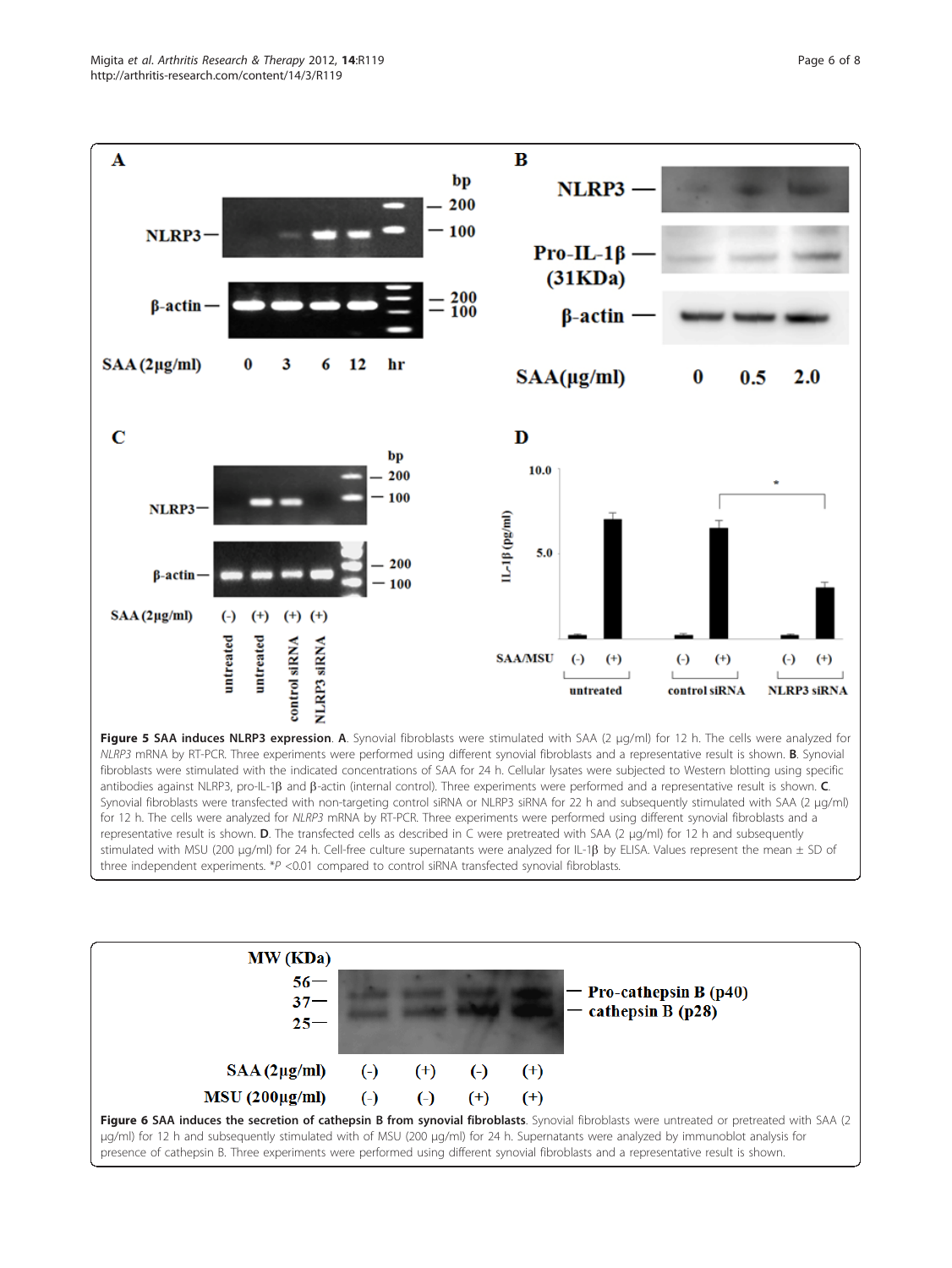<span id="page-6-0"></span>

Our findings suggest that SAA, a non-bacterial endogenous product, is sufficient to trigger caspase-1 activation and IL-1b processing in response to MSU, providing a mechanism for activation of the NLRP3 inflammasome in human synovial tissues. Endogenous molecules may be the first signal to prime the activation of the NLRP3 inflammasome, resulting in cooperative signaling [\[28](#page-7-0)]. The second signal is provided by stimuli that specifically activate NLRP3 and leads to caspase 1 activation and IL-1 $\beta$  processing [[28\]](#page-7-0). Our results suggest that an endogenous proinflammatory molecule, SAA, could be the first signal to prime the activation of the NLRP3 inflammasome.

#### Conclusion

Our data indicate that SAA induced MSU-mediated NLRP3 inflammasome activation and post-translational processing of IL-1 $\beta$  in human synovial fibroblasts. These findings highlight the potential role of SAA, a highly sensitive acute phase reactant, in the triggering of MSU-mediated acute synovial inflammation. The innate immune systems, including TLRs, are thought to be essentially involved in inflammasomemediated inflammation [[27\]](#page-7-0). However, our data show that interaction of an endogenous and non-bacterial acute phase protein, SAA, and MSU crystals synergistically enhance the inflammatory response by activating the inflammasome pathway. These findings provide a new insight into the mechanisms underlying acute gout.

#### Abbreviations

ATP: adenosine triphosphate; ASC: apoptosis-associated speck-like protein containing CARD; IL-1β: interleukin-1β; NLRP3: Nod-like receptor family: pyrin

domain containing 3; MSU: monosodium urate; SAA: serum amyloid A; TLR: toll-like receptor.

#### Acknowledgements

This work was supported by a Grant-in-Aid for Research on intractable diseases from Ministry of Health, Labour and Welfare of Japan, "Study group of national-wide survey for FMF in Japan"

#### Author details

<sup>1</sup>Department of Rheumatology, Nagasaki Medical Center, Kubara 2-1001-1 Omura, Nagasaki 856-8562, Japan. <sup>2</sup>Orthopedic Surgery, Nagasaki Medical Center, Kubara 2-1001-1, Omura, Nagasaki 856-8562, Japan. <sup>3</sup>Clinical Research Center, Nagasaki Medical Center, Kubara 2-1001-1, Omura, Nagasaki 856- 8562, Japan. <sup>4</sup>Department of Rheumatology, Nagasaki University Hospital Sakamoto 1-7-1, Nagasaki 852-8201, Japan. <sup>5</sup>Department of Rheumatology NTT West Japan Hospital, Shinyashiki 1-17 Kumamoto 862-8655, Japan.

#### Authors' contributions

KM, AK, TT, KS, MI, YM and YJ carried out cell culture and biochemical analysis. TK, YI, TM and MN participated in the design of the study and performed the statistical analysis. AK, SM, HI and TN conceived the study, participated in its design and coordination, and helped to draft the manuscript. All authors read and approved the final manuscript.

#### Competing interests

The authors declare that they have no competing interests.

Received: 28 December 2011 Revised: 4 April 2012 Accepted: 18 May 2012 Published: 18 May 2012

#### References

- 1. Lioté F, Ea HK: [Gout: update on some pathogenic and clinical aspects.](http://www.ncbi.nlm.nih.gov/pubmed/16716881?dopt=Abstract) Rheum Dis Clin North Am 2006, 32:295-311.
- 2. Martinon F: [Mechanisms of uric acid crystal-mediated autoinflammation.](http://www.ncbi.nlm.nih.gov/pubmed/20193002?dopt=Abstract) Immunol Rev 2010, 233:218-232.
- 3. Burns K, Martinon F, Tschopp J: [New insights into the mechanism of IL-](http://www.ncbi.nlm.nih.gov/pubmed/12495729?dopt=Abstract)[1beta maturation.](http://www.ncbi.nlm.nih.gov/pubmed/12495729?dopt=Abstract) Curr Opin Immunol 2003, 15:26-30.
- 4. Martinon F, Burns K, Tschopp J: [The inflammasome: a molecular platform](http://www.ncbi.nlm.nih.gov/pubmed/12191486?dopt=Abstract) triggering activation of inflammatory caspases and processing of proll[beta.](http://www.ncbi.nlm.nih.gov/pubmed/12191486?dopt=Abstract) Mol Cell 2002, 10:417-426.
- 5. Martinon F, Pétrilli V, Mayor A, Tardivel A, Tschopp J: [Gout-associated uric](http://www.ncbi.nlm.nih.gov/pubmed/16407889?dopt=Abstract) [acid crystals activate the NALP3 inflammasome.](http://www.ncbi.nlm.nih.gov/pubmed/16407889?dopt=Abstract) Nature 2006, 440:237-241.
- 6. Shi Y, Evans JE, Rock KL: [Molecular identification of a danger signal that](http://www.ncbi.nlm.nih.gov/pubmed/14520412?dopt=Abstract) [alerts the immune system to dying cells.](http://www.ncbi.nlm.nih.gov/pubmed/14520412?dopt=Abstract) Nature 2003, 425:516-521.
- 7. Matzinger P: [The danger model: a renewed sense of self.](http://www.ncbi.nlm.nih.gov/pubmed/11951032?dopt=Abstract) Science 2002, 296:301-305.
- 8. Ruschen S, Lemm G, Warnatz H: [Spontaneous and LPS-stimulated](http://www.ncbi.nlm.nih.gov/pubmed/2503278?dopt=Abstract) [production of intracellular IL-1 beta by synovial macrophages in](http://www.ncbi.nlm.nih.gov/pubmed/2503278?dopt=Abstract) [rheumatoid arthritis is inhibited by IFN-gamma.](http://www.ncbi.nlm.nih.gov/pubmed/2503278?dopt=Abstract) Clin Exp Immunol 1989, 76:246-251.
- 9. Dinarello CA: [Immunological and inflammatory functions of the](http://www.ncbi.nlm.nih.gov/pubmed/19302047?dopt=Abstract) [interleukin-1 family.](http://www.ncbi.nlm.nih.gov/pubmed/19302047?dopt=Abstract) Annu Rev Immunol 2009, 27:519-550.
- 10. Martinon F, Tschopp J: [NLRs join TLRs as innate sensors of pathogens.](http://www.ncbi.nlm.nih.gov/pubmed/15967716?dopt=Abstract) Trends Immunol 2005, 26:447-454.
- 11. Liu-Bryan R, Pritzker K, Firestein GS, Terkeltaub R: [TLR2 signaling in](http://www.ncbi.nlm.nih.gov/pubmed/15814732?dopt=Abstract) [chondrocytes drives calcium pyrophosphate dihydrate and monosodium](http://www.ncbi.nlm.nih.gov/pubmed/15814732?dopt=Abstract) [urate crystal-induced nitric oxide generation.](http://www.ncbi.nlm.nih.gov/pubmed/15814732?dopt=Abstract) J Immunol 2005, 174:5016-5023.
- 12. Liu-Bryan R, Scott P, Sydlaske A, Rose DM, Terkeltaub R: [Innate immunity](http://www.ncbi.nlm.nih.gov/pubmed/16142712?dopt=Abstract) [conferred by Toll-like receptors 2 and 4 and myeloid differentiation](http://www.ncbi.nlm.nih.gov/pubmed/16142712?dopt=Abstract) [factor 88 expression is pivotal to monosodium urate monohydrate](http://www.ncbi.nlm.nih.gov/pubmed/16142712?dopt=Abstract) [crystal-induced inflammation.](http://www.ncbi.nlm.nih.gov/pubmed/16142712?dopt=Abstract) Arthritis Rheum 2005, 52:2936-2946.
- 13. Pope RM, Tschopp J: [The role of interleukin-1 and the inflammasome in](http://www.ncbi.nlm.nih.gov/pubmed/17907163?dopt=Abstract) [gout: implications for therapy.](http://www.ncbi.nlm.nih.gov/pubmed/17907163?dopt=Abstract) Arthritis Rheum 2007, 56:3183-3188.
- 14. Chen CJ, Shi Y, Hearn A, Fitzgerald K, Golenbock D, Reed G, Akira S, Rock KL: [Rock. MyD88-dependent IL-1 receptor signaling is essential for](http://www.ncbi.nlm.nih.gov/pubmed/16886064?dopt=Abstract) [gouty inflammation stimulated by monosodium urate crystals.](http://www.ncbi.nlm.nih.gov/pubmed/16886064?dopt=Abstract) J Clin Invest 2006, 116:2262-2271.
- 15. Su SB, Gong W, Gao JL, Shen W, Murphy PM, Oppenheim JJ, Wang JM: [A](http://www.ncbi.nlm.nih.gov/pubmed/9892621?dopt=Abstract) [seven-transmembrane, G protein-coupled receptor, FPRL1, mediates the](http://www.ncbi.nlm.nih.gov/pubmed/9892621?dopt=Abstract)